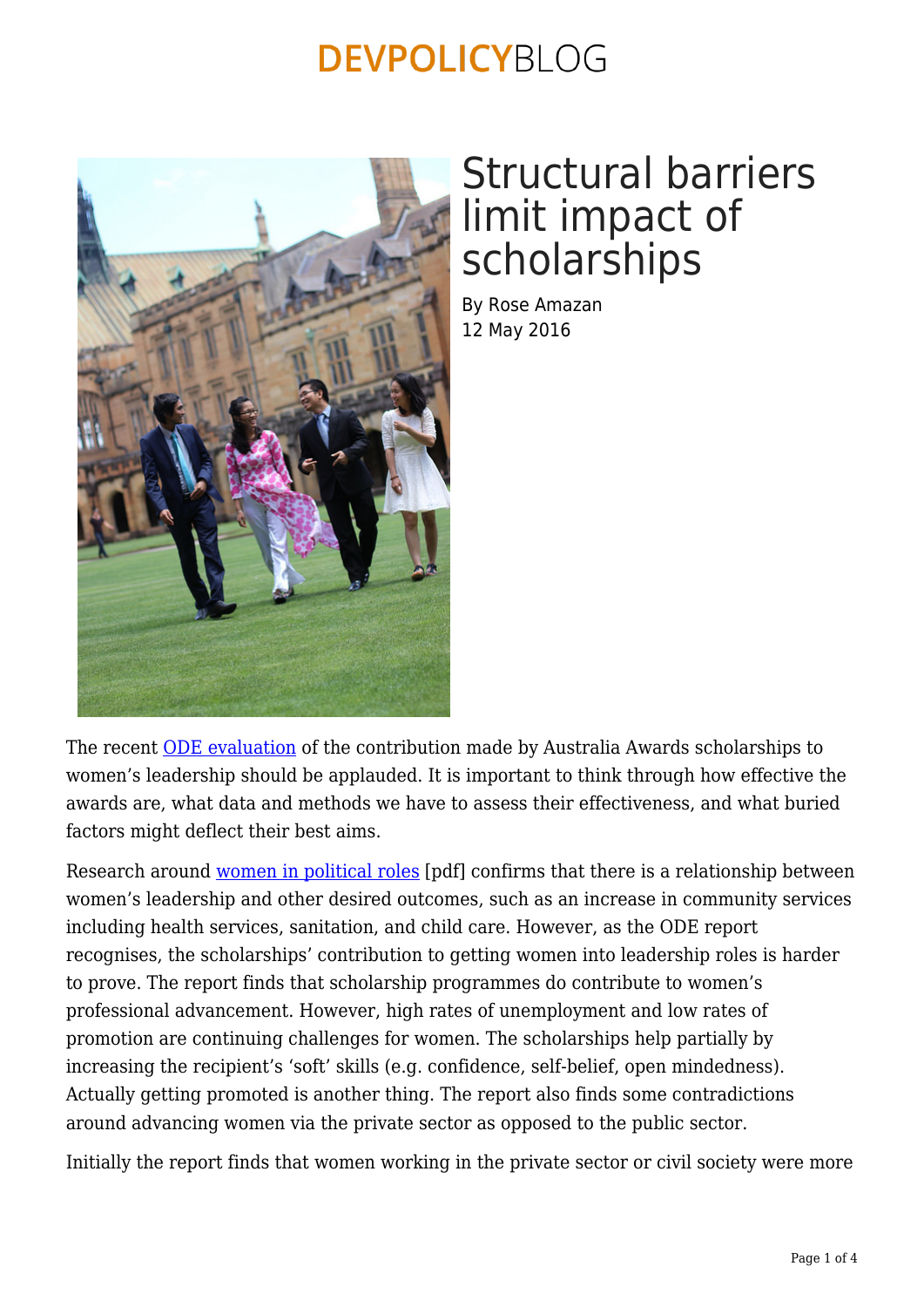likely to report professional advancement and promotion and leadership possibilities. We can compare this with the [research done by Joel Negin and colleagues](https://devpolicy.org/scholarships-and-the-aid-program-part-two-emerging-results-of-research-into-scholarships-in-three-african-countries-20140818/) on the impact of scholarships on strengthening the health system in Kenya, Uganda and Mozambique, which had similar findings with some variations. There, women found it difficult to get work in specialised areas in public health. Many had to move to different jobs a few times before they found a suitable position. The same study found that alumni considered soft skills and personal attributes to be the most important things gained.

Both the ODE report and the study by Negin et al. found that alumni associations are important. However, they need to be deployed much more effectively to produce their full benefit. The networks they facilitate are welcomed socially (which can have spin-off effects, for example, on recruitment) but they often lack clear purposes beyond that. Although they have a function in diplomacy terms, they need to be better resourced and run (including regularly updating their databases). The recommendations for using short courses like workshops/seminars as well as mentoring/coaching relationships to support and build alumni networking and engagement should be tailored to facilitate women's leadership.

There were two surprising conclusions in the report: (1) "skills transfer in both the public sector and civil society was better than in the private sector"; and (2) "the level of support [provided by various sources after they return from their scholarship] was consistently lower for women in the private sector compared to the public sector".

These findings are not only contrary to previous findings (e.g., Webb, 2009, Negin et al.), but also contradict some of the findings of the report. Throughout, the private sector was championed as the place for women's professional advancement. Some of the recommendations were made based on the success of women in the private sector. For instance, recommendation 2 – increasing scholarships to the private sector – is counterintuitive considering the public sector is the more deprived in terms of skilled human resources. Both need to foster a different way of seeing women as leaders.

The report is also slightly deficient in thinking about the relationships to men. This matters because returning women do not operate in a vacuum, especially when they return to societies that have strong patriarchal leanings and customs. Although some men were included, it is not immediately clear how many men were interviewed from the various cases. There are positives here for women if the scholarship process has the potential to change the viewpoint of male scholars on gender equity. This might lead to recognising that male domination, rather than women's lack of capacity, is the main cause of women's lack of representation in actual leadership roles.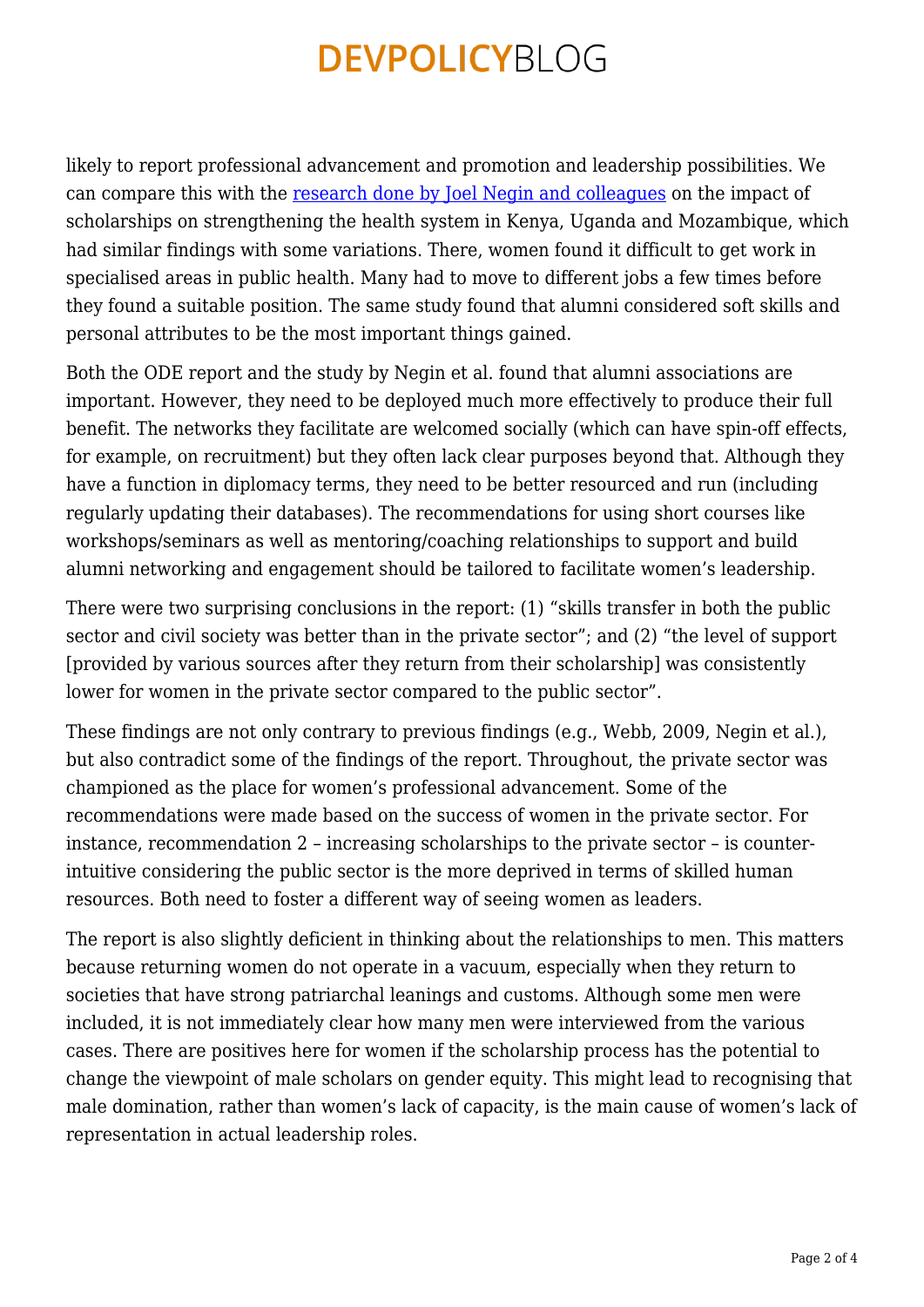I applaud the report for discussing the structural barriers that have slowed women's progress in some countries. It clearly lays out the existing disparities between men and women. This, and thinking about how to address the remaining barriers, is an important starting point for achieving equality for women. Creating equal opportunities for women is the cornerstone of bringing about lasting change in communities. Addressing structural barriers forces us to confront complex issues regarding gender equality and pushes us to consider a more coherent and 'all of society' approach.

Scholarship programs themselves have to operate within the structural conditions, but it is hard sometimes for them to locate concepts such as an inequality-producing, existing gender order. For example, can scholarship schemes realistically reconfigure gender roles or the sexual division of labour in the recipient countries? Maybe that is beyond their reach or remit. That would be a very radical agenda if it was made an explicit and overall aim.

Certain aspects of the evaluation could have been improved or made clearer. As noted, there needs to be clearer thinking about the link between scholarships and professional advancement on one hand, and scholarships increasing women's leadership on the other. The report offers evidence on promotion and numbers, but that is not the whole story in itself. This connection is made more complex by the fact that some women may have had promotion opportunities *before* receiving a scholarship. Equally assumed, but more complex on examination, is the idea that promoted women will act so as to increase gender equity overall. Their personal views and politics must be taken into account. They may want to remain in power, and be respected by men (Margaret Thatcher is a good example of this), but they may not pursue a progressive agenda.

Returning to the issue of prior positioning, we would need to establish a baseline (for example, knowing if promotion opportunities existed before the scholarship). There is also the problem of the counter-factual case – whether these women would have been promoted anyway. Here the quantitative data was deficient. It is thus not easy from the report to isolate the specific influence of the scholarship from other factors in the global tracer study analysis.

The inclusion of Africa in the tracer study analysis and the report in general is quite superficial. Only eight African women who attended the "women in leadership" forum were interviewed, and it is not clear how the men in the study were selected. The impression is that the analysis included all regions, but gave little space to Africa.

Other complex questions cannot be readily addressed using our current state of reporting. For instance, is it true that the scholarships are life-changing for women's lives in